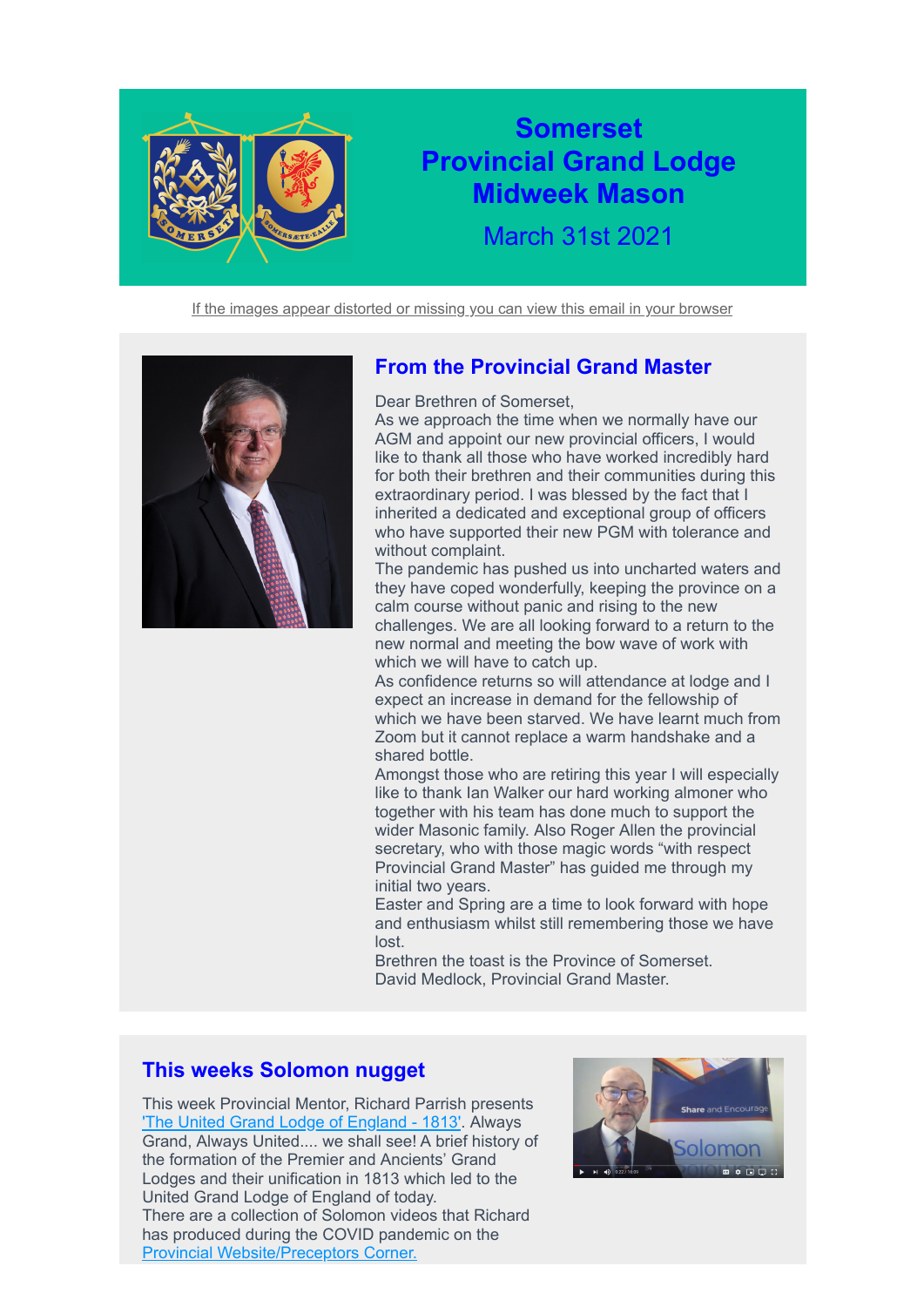Start or renew your own Masonic researches by exploring the [Solomon web site](https://4b793.r.a.d.sendibm1.com/mk/cl/f/Fb77fdASLMqbJ_wUty7PuCy65hzFpNgekfVHzivbh3I19XCB-ek07N2evPU-XllAm_KCXPFfWnCxxA2araUC1g8nK8AxCIqbR9cMbI0PtXNno5RulKsNSEPWDD_QhdtRikBMFCCkpZN0S2t4OD9BFUgSiSLJbLcqtzKb1yQ)

[Listen Here](https://4b793.r.a.d.sendibm1.com/mk/cl/f/t-GsnmqVMqy1JzNfJLgobm-8xIK9r10vwr5u3silkE5eQcw2Ih-feAI9X02s2xSEk77SzyoTUclbgOwjOlRdwqcQ6_VwHmpOY4fTN2fzwzzpQOZ_jhXI4VLVIlfOtUvKPi86xMAvuu8-EZ22WvId-RmrihqjL6TmzOxmiVlHnw5FM0b0wpaMoM3XvD31mhvzOoTj0lDoUtHPR962xZ541Qjv6Pm60ngFwR0XGUfpOahD6gMIWG1qSy5-7EnjA81h4hAby3gpl43ENF_u5zzOAafUI1th9FvZfg)



#### **2020 Festival Finale event - 3rd July**

The original End of Festival event at Ashton Gate, planned for the end of last year, was cancelled due to the pandemic. A new event was subsequently booked at Taunton School for this summer.

After discussions with Grand Lodge and the MCF, the Provincial Grand Master has announced that event will go ahead on 3rd July. It will be held in the beautiful grounds of Taunton School in a large marquee. The event will include entertainment from the West Country legends The Wurzels, a buffet supper, licensed bars, followed by a Grand finale fireworks display. Festival Chairman David Mason will be contacting Lodge secretaries with full details in the next few days.

## **Solomon Live - New!**

Solomon Live is launching on 6th April with a series of lively, interesting and stimulating interviews and presentations featuring a variety of masonic special guests.

The live inteviews will be hosted on the BrightTALK platform. Use the button below to register for the first of these webinars, "What is Freemasonry?" an interview with the Grand Secretary, Dr David Staples at 7.30 pm on 6th April.



[Register here](https://4b793.r.a.d.sendibm1.com/mk/cl/f/uiT3DLlNVdmXw7C8MYQEkcQnODDpWFs2bWnynlBMznrFfRKTlskBYEqZmqJHt78w3tZU_e5fNB03_D2Lr_rJEp0bwSv5IahwAo_0aMd3MjRFFMH1mvkj53Gzv8puCfIgc-08sCQIRuxFOqBDh7N-ZOHn6VODKjKGtGJGXBPuENbtuH9qc0lQLvjeTvRD9xdlsiP1zHIH-RwHTUKKUHKUs0VnfGvGCfn4B_t9E9JQwhBmaoRqrQQvGRgnCKEZ71E6IKyQ5728tgOlt2gU-yjZ81A25yPZVSmTaxr88exWruN6BLU7T4F-F8CFqqEGl2lQfe-L-x9OzYqDhYEbLUV6)



### **Take a look at the New Provincial Web site**

Incorporating a modern loook and improved navigation, the new web site contains a wealth of information and resources for all Freemasons. Make it your go to place for what is happening in the Province and finding answers to some of those Masonic questions!

[Visit the site](https://4b793.r.a.d.sendibm1.com/mk/cl/f/lzCxV4VxBUF7hWAE1-6RI-__2hSXjZEGjqD7h6ADuYveKErNc_HSC4iUNnceES2S9Es3c7k2yEdGAteweDLQtQUb2u-hAU7K_5FVjSpHG9INexGqmyU0uzpBFqttjNRkyXV4xd_XExusa7kUAjc6lyL0S6Gy90h3eg)

#### **Provincial News letter previous issues**

Did you know that you can see previous editions of Provincial newsletters on the website? In the Menu, select News then Provincial Email Newsletters, or click [here](https://4b793.r.a.d.sendibm1.com/mk/cl/f/MoMHv3mBuDSGHfUHKeAogoeiawHRFzErV-MFtIWB5VVBD73zO4ng9LZtBPu34PZaN-PlHLVD_kHRp8AyC0FtcLdYdxEM_Dz_aif8-FINKXu1gxLRO38Yj57uKdiYwXq0p5MMJJibZogEtvP4H8LwxCCJDFIKEccwR0qqac9Vt8wZPtCrLnqE-nospozfRjUqjEoSGwtNzsGQp4c)